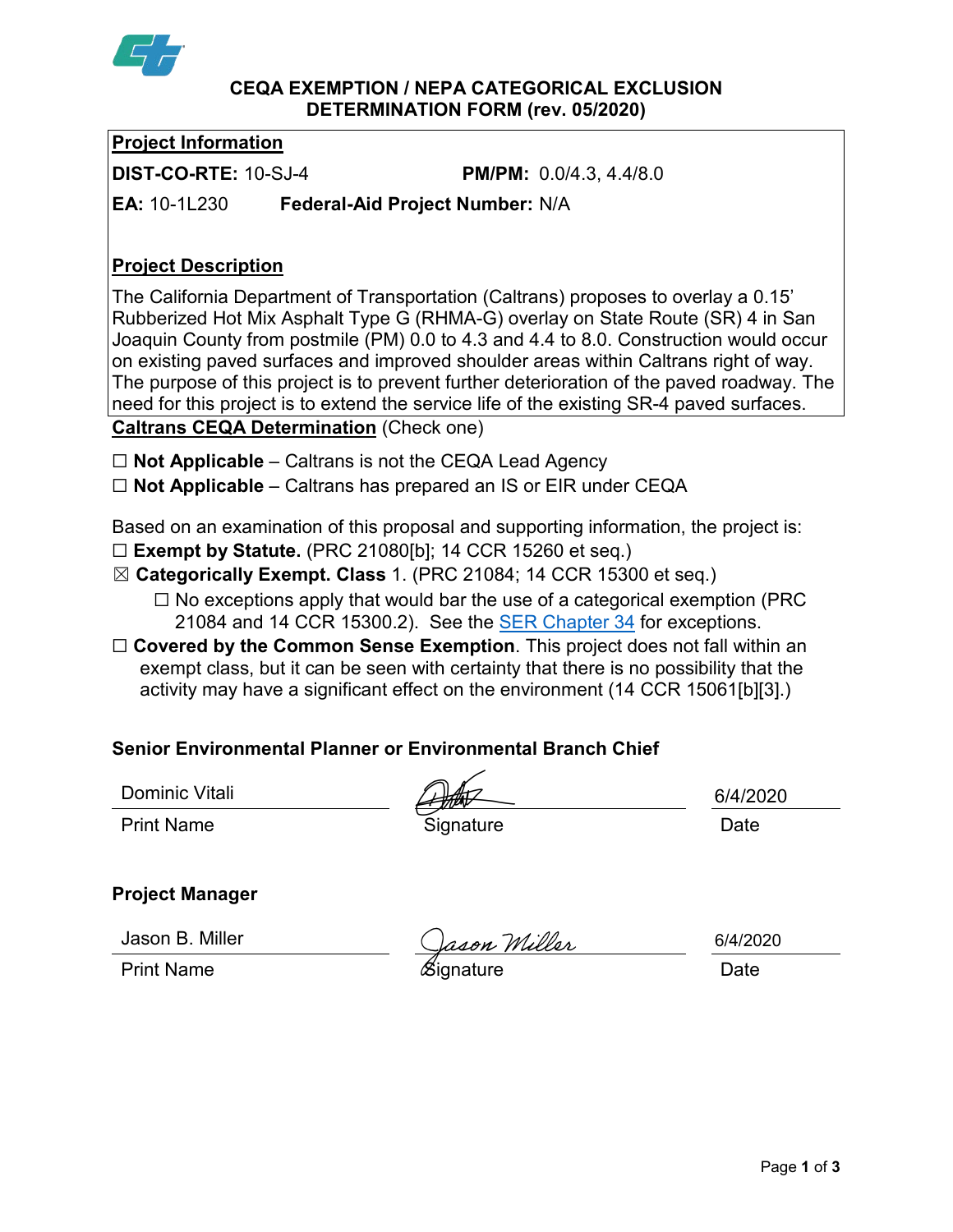

### **CEQA EXEMPTION / NEPA CATEGORICAL EXCLUSION DETERMINATION FORM**

## **Caltrans NEPA Determination** (Check one)

Caltrans has determined that this project has no significant impacts on the environment as defined by NEPA, and that there are no unusual circumstances as described in 23 CFR 771.1176). See <u>SER Chapter 30</u> for unusual circumstances. As such, the project is categorically excluded from the requirements to prepare an EA or EIS under NEPA and is included under the following:

□ 23 USC<sup>32</sup>: Caltrans has been assigned, and hereby certifies that it has carried out the responsible to make this determination pursuant to 23 USC 326 and the the responsible to make this determination pursuant to 23 USC 326 and the Memorandum of Understanding dated April 18, 2019, executed between FHWA and Caltrans. Caltrans has determined that the project is a Categorical Exclusion under:

- □ 23 CFR 771.117(c): covity (Enter activity number)
- □ 23 CFR 771.117(d): **tight (d)** Enter activity number)

☐ **Activity Enter activity number listed in Appendix A of the MOU between FHWA and Caltrans**

□ 23 USC 327: Based on an examination of this proposal and supporting information, Caltrans has determined that the project **A** Cate orical Exclusion under 23 USC 327. The environmental review, consultation, and any other actions required by applicable Federal environmental laws for this project at being, or have been, carried out by Caltrans pursuant to 23 USC 327 and the Memorandum of Inderstanding dated December 23, 2016 and executed by FHWA and

### **Senior Environmental Planner or Environmental Branch Chieff**

| <b>Print Name</b> |
|-------------------|
|                   |

Signature

## **Project Manager/ DLA Engineer**

| <b>Print Name</b> |
|-------------------|
|                   |

**Print Name Signature Date** 

### **Date of Categorical Exclusion Checklist completion:** N/A **Date of Environmental Commitment Record or equivalent:** 06/02/2020

Briefly list environmental commitments on continuation sheet if needed (i.e., not necessary if included on an attached ECR). Reference additional information, as appropriate (e.g., additional studies and design conditions).